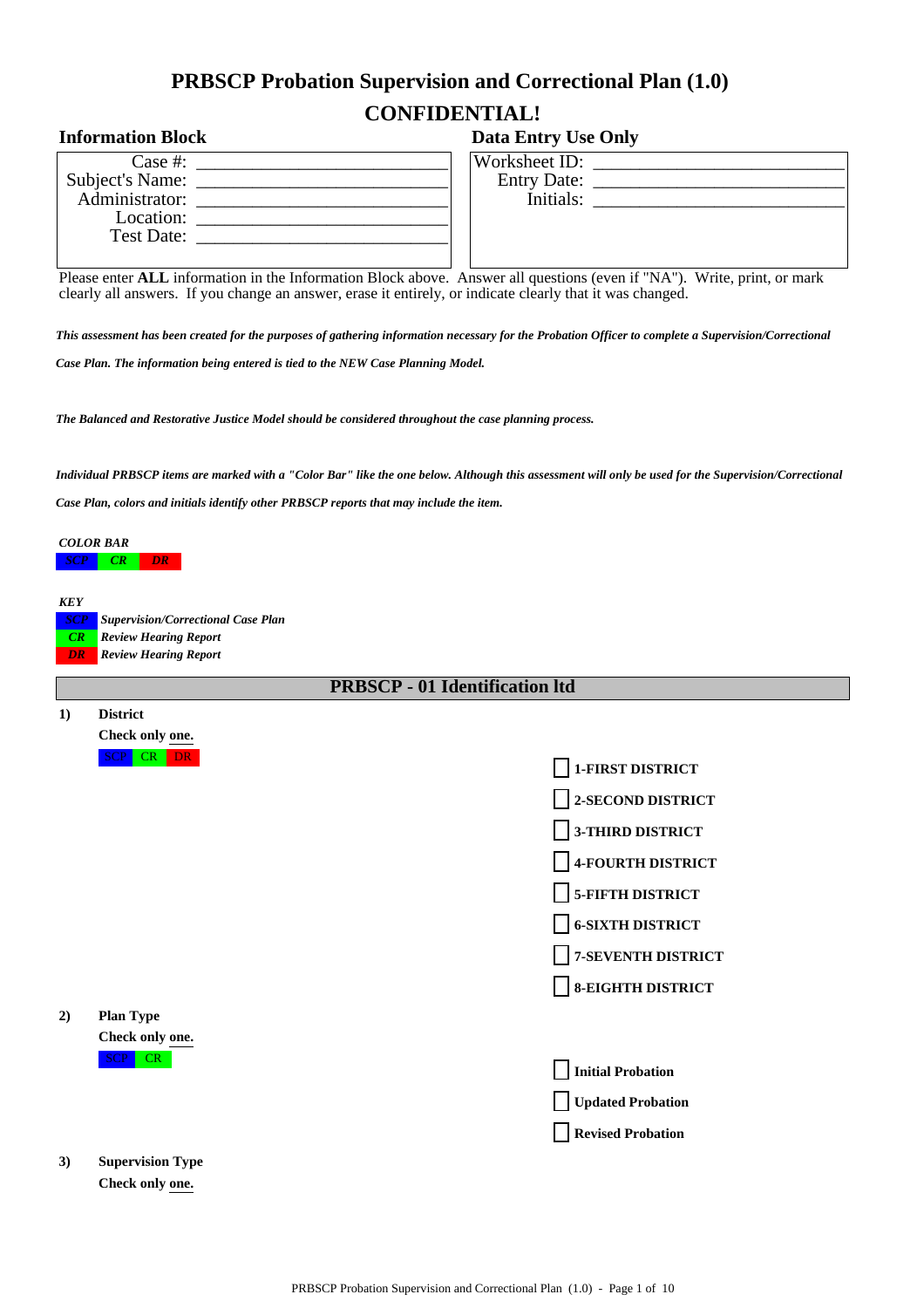| <b>SCP</b><br>CR                                                                 | Probation<br><b>Intake</b><br><b>State Supervision</b><br><b>JJS State Supervision</b><br>Drug Court |
|----------------------------------------------------------------------------------|------------------------------------------------------------------------------------------------------|
| <b>Risk Level</b>                                                                |                                                                                                      |
| Check only one.                                                                  |                                                                                                      |
| <b>SCP</b>                                                                       | Low                                                                                                  |
| • Generated from the PSRA/PRA.                                                   |                                                                                                      |
|                                                                                  | Moderate                                                                                             |
|                                                                                  | <b>High</b>                                                                                          |
| <b>Sex Offender Risk Level</b>                                                   |                                                                                                      |
| Check only one.                                                                  |                                                                                                      |
| <b>SCP</b>                                                                       | $\overline{NA}$                                                                                      |
| • Use the most recent Sexual Behavior Assessment, or Psycho-sexual assessment to |                                                                                                      |
|                                                                                  | Low                                                                                                  |
|                                                                                  | Moderate                                                                                             |
| • NOJOS level 4, 5, 6, 7, 8 = High                                               | <b>High</b>                                                                                          |
|                                                                                  | determine risk level.<br>$\cdot$ NOJOS level 1 = Low<br>$\cdot$ NOJOS level 2, 3 = Moderate          |

## **PRBSCP - 02 Legal Obligations ltd**

This section asks for information about the youth's legal obligations. Please review the account summary module in CARE. Make sure information entered is

accurate from accounting in CARE. In addition, consider the concept of Accountability, from the BARJ model.

| <b>Method</b>                                                                                  |          |
|------------------------------------------------------------------------------------------------|----------|
| <b>SCP</b><br>CR<br><b>DR</b>                                                                  |          |
| • How will the youth meet the owed obligations? Summarize:                                     |          |
| • (e.g., John is currently employed and will pay 50.00 each pay check towards<br>restitution.) |          |
| • Enter 'NA' if 'Not Applicable.'                                                              |          |
| Please score this question manually by entering a whole number between 0                       |          |
| and $0$ .                                                                                      | Score: 0 |
| Progress made towards the legal obligations                                                    |          |
| $CR$ DR                                                                                        |          |
| • Summarize any progress made by the youth to date.                                            |          |
| • (e.g., John has made two payments on his owed restitution to date.)                          |          |
| • Enter 'NA' if 'Not Applicable.'                                                              |          |
| Please score this question manually by entering a whole number between 0                       |          |
| and $0$ .                                                                                      | Score: 0 |
| <b>Drug Testing</b>                                                                            |          |
| <b>DR</b><br>CR                                                                                |          |
| • Enter most current (last 3-4) drug testing dates and corresponding results. (e.g.,           |          |
| tested 1/5/2007 using a multi screen instant-results were negative)                            |          |
| • Enter 'NA' IF no drug testing.                                                               |          |
| Please score this question manually by entering a whole number between 0                       |          |
| and $0$ .                                                                                      | Score: 0 |
| <b>PRBSCP - 03 Case Plan ltd</b>                                                               |          |
|                                                                                                |          |

This section will capture information necessary to develop the Supervision/Correctional Case Plan, OR to develop a focus that is specific to the Presenting

Offense Episode (s). You will gather information from the Assessment/Conceptualization process, along with using the forms generated by CARE after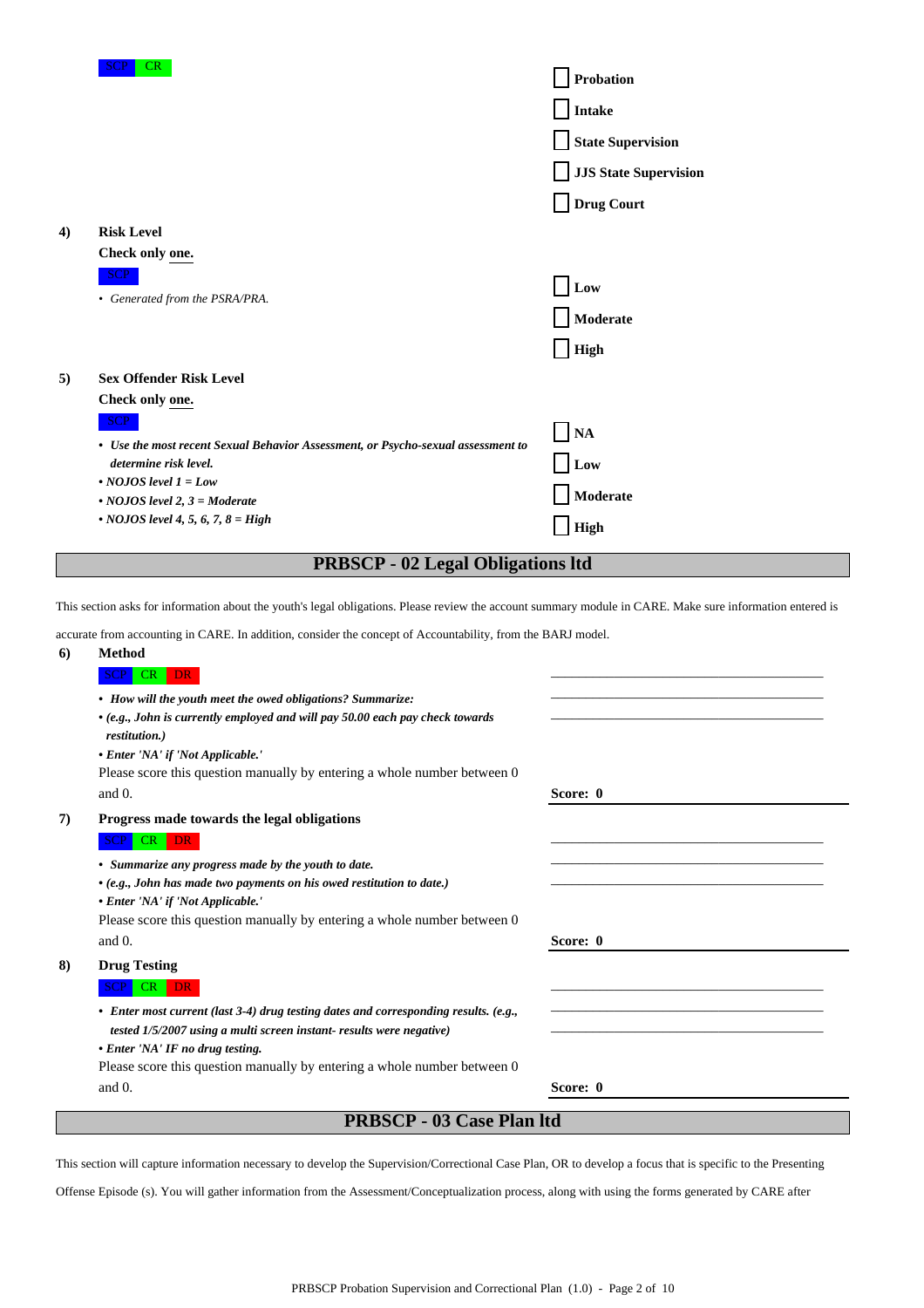completing the PRA. Consider the concept of Competency Development, from the BARJ model.

| 9)          | e Pref. Consider the concept of Competency Beveropment, from the British model<br><b>Presenting Offense Episode (s)</b> |                                     |
|-------------|-------------------------------------------------------------------------------------------------------------------------|-------------------------------------|
|             | SCP CR DR                                                                                                               |                                     |
|             | • What is the POE $(s)$ ? - use common language, not technical offense descriptions.                                    |                                     |
|             | • (e.g., John's Presenting Offense Episodes seem to center around fighting and                                          |                                     |
|             | stealing things.)                                                                                                       |                                     |
|             | • IF there are no NEW charges, leave the info. that was last entered.                                                   |                                     |
|             | Please score this question manually by entering a whole number between 0<br>and 0.                                      | Score: 0                            |
|             |                                                                                                                         |                                     |
| <b>10</b> ) | Identify the POE (s) "The Story"                                                                                        |                                     |
|             | SCP CR DR                                                                                                               |                                     |
|             | • Briefly outline the BEHAVIORS and ATTITUDES that lead to the reason(s) the                                            |                                     |
|             | youth is being referred to court-POE (s).<br>Please score this question manually by entering a whole number between 0   |                                     |
|             | and 0.                                                                                                                  | Score: 0                            |
| <b>11</b> ) | <b>Identify any PATTERNS in POE(s)</b>                                                                                  |                                     |
|             | SCP CR DR                                                                                                               |                                     |
|             | • IF there are multiple POE's - briefly outline any noticed PATTERNS in behaviors                                       |                                     |
|             | and attitudes that are leading to the POE's.                                                                            |                                     |
|             | • Enter 'NA' IF no multiple POE's.                                                                                      |                                     |
|             | Please score this question manually by entering a whole number between 0                                                |                                     |
|             | and $0$ .                                                                                                               | Score: 0                            |
| <b>12</b> ) | <b>School Domain</b>                                                                                                    |                                     |
|             | Check all that apply.                                                                                                   |                                     |
|             | SCP                                                                                                                     | <b>NA</b>                           |
|             | • From the Assessment/Conceptualization process, pick the Dynamic Risk Factor(s)                                        |                                     |
|             | specific to the POE $(s)$ .<br>• Pick NA IF NOT an area of focus.                                                       | 13-Youth's enrollment status        |
|             |                                                                                                                         | 16-Value in getting an education    |
|             |                                                                                                                         | 17-Believe school encourage environ |
|             |                                                                                                                         | 21-# school activities involved in  |
|             |                                                                                                                         | 22- Youth's conduct                 |
|             |                                                                                                                         | 23-Youth's attendance last 6mos.    |
|             |                                                                                                                         | 24- Youth's academic performance    |
| 13)         | Describe what the behavior would look like IF the youth has                                                             |                                     |
|             | accomplished the Identified Risk Factor                                                                                 |                                     |
|             | SCP                                                                                                                     |                                     |
|             | • Briefly summarize what would be different.                                                                            |                                     |
|             | • OR Enter 'NA' IF NOT an area of focus.                                                                                |                                     |
|             | Please score this question manually by entering a whole number between 0<br>and 0.                                      | Score: 0                            |
|             |                                                                                                                         |                                     |
| 14)         | <b>Progress towards Selected Risk Factor</b><br>SCP                                                                     |                                     |
|             |                                                                                                                         |                                     |
|             | • Summarize any progress made.                                                                                          |                                     |
|             | • Include an estimate of the youth's "Stage of Change" and level of "Importance or                                      |                                     |
|             | Confidence.                                                                                                             |                                     |
|             | • For example: The youth is a Precontemplator who expresses a Lack of Importance                                        |                                     |
|             | toward the identified Dynamic Risk Factor.<br>• Enter 'NA' IF initial supervision plan, OR NOT an area of focus.        |                                     |
|             | Please score this question manually by entering a whole number between 0                                                |                                     |
|             | and 0.                                                                                                                  | Score: 0                            |
| <b>15</b> ) | <b>Progress status</b>                                                                                                  |                                     |
|             |                                                                                                                         |                                     |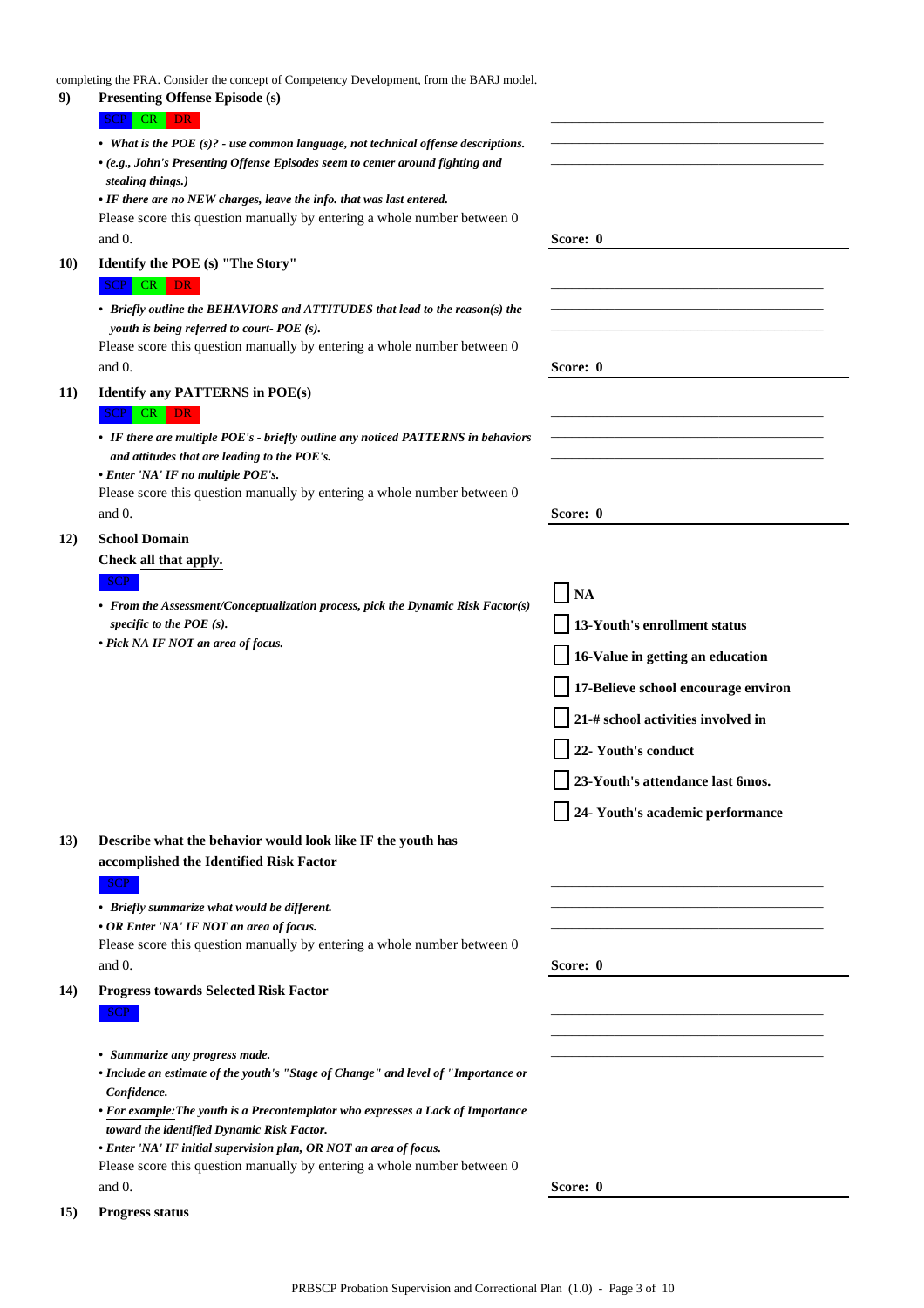|     | Check only one.                                                                                                                                       |                                     |
|-----|-------------------------------------------------------------------------------------------------------------------------------------------------------|-------------------------------------|
|     | SCP                                                                                                                                                   | <b>NA</b>                           |
|     |                                                                                                                                                       | <b>Successful</b>                   |
|     |                                                                                                                                                       | Unsuccessful                        |
|     |                                                                                                                                                       | <b>Active/Partial progress</b>      |
| 16) | <b>Use of Free Time Domain</b>                                                                                                                        |                                     |
|     | Check all that apply.                                                                                                                                 |                                     |
|     | <b>SCP</b>                                                                                                                                            | <b>NA</b>                           |
|     | • From the Assessment/Conceptualization process, pick the Dynamic Risk Factor(s)<br>specific to the POE $(s)$ .<br>• Pick NA IF NOT an area of focus. | 25-#structured rec. activities      |
| 17) | Describe what the behavior would look like IF the youth has                                                                                           |                                     |
|     | accomplished the Identified Risk Factor                                                                                                               |                                     |
|     | SCP<br>• Briefly summarize what would be different.                                                                                                   |                                     |
|     | • OR Enter 'NA' IF NOT an area of focus.                                                                                                              |                                     |
|     | Please score this question manually by entering a whole number between 0<br>and 0.                                                                    | Score: 0                            |
| 18) | <b>Progress towards Selected Risk Factor</b>                                                                                                          |                                     |
|     | <b>SCP</b>                                                                                                                                            |                                     |
|     | • Summarize any progress made.                                                                                                                        |                                     |
|     | • Include an estimate of the youth's "Stage of Change" and level of "Importance or<br>Confidence."                                                    |                                     |
|     | • For example: The youth is a Precontemplator who expresses a Lack of Importance<br>toward the identified Dynamic Risk Factor.                        |                                     |
|     | • Enter 'NA' IF initial supervision plan, OR NOT an area of focus.                                                                                    |                                     |
|     | Please score this question manually by entering a whole number between 0<br>and 0.                                                                    | Score: 0                            |
| 19) | <b>Progress status</b>                                                                                                                                |                                     |
|     | Check only one.                                                                                                                                       |                                     |
|     | <b>SCP</b>                                                                                                                                            | <b>NA</b>                           |
|     |                                                                                                                                                       | <b>Successful</b>                   |
|     |                                                                                                                                                       | Unsuccessful                        |
|     |                                                                                                                                                       | <b>Active/Partial progress</b>      |
| 20) | <b>Relationships Domain</b>                                                                                                                           |                                     |
|     | Check all that apply.                                                                                                                                 |                                     |
|     | SCP<br>• From the Assessment/Conceptualization process, pick the Dynamic Risk Factor(s)                                                               | NA                                  |
|     | specific to the POE $(s)$ .                                                                                                                           | 32- Friends youth spends time with  |
|     | • Pick NA IF NOT an area of focus.                                                                                                                    | 33- admire/emulate antisocial peers |
|     |                                                                                                                                                       | 35- amt.of free time spent w/anti   |
|     |                                                                                                                                                       | 36- strength of anti- peer influenc |
| 21) | Describe what the behavior would look like IF the youth has                                                                                           |                                     |
|     | accomplished the Identified Risk Factor                                                                                                               |                                     |
|     | SCP<br>• Briefly summarize what would be different.                                                                                                   |                                     |
|     | • OR Enter 'NA' IF NOT an area of focus.                                                                                                              |                                     |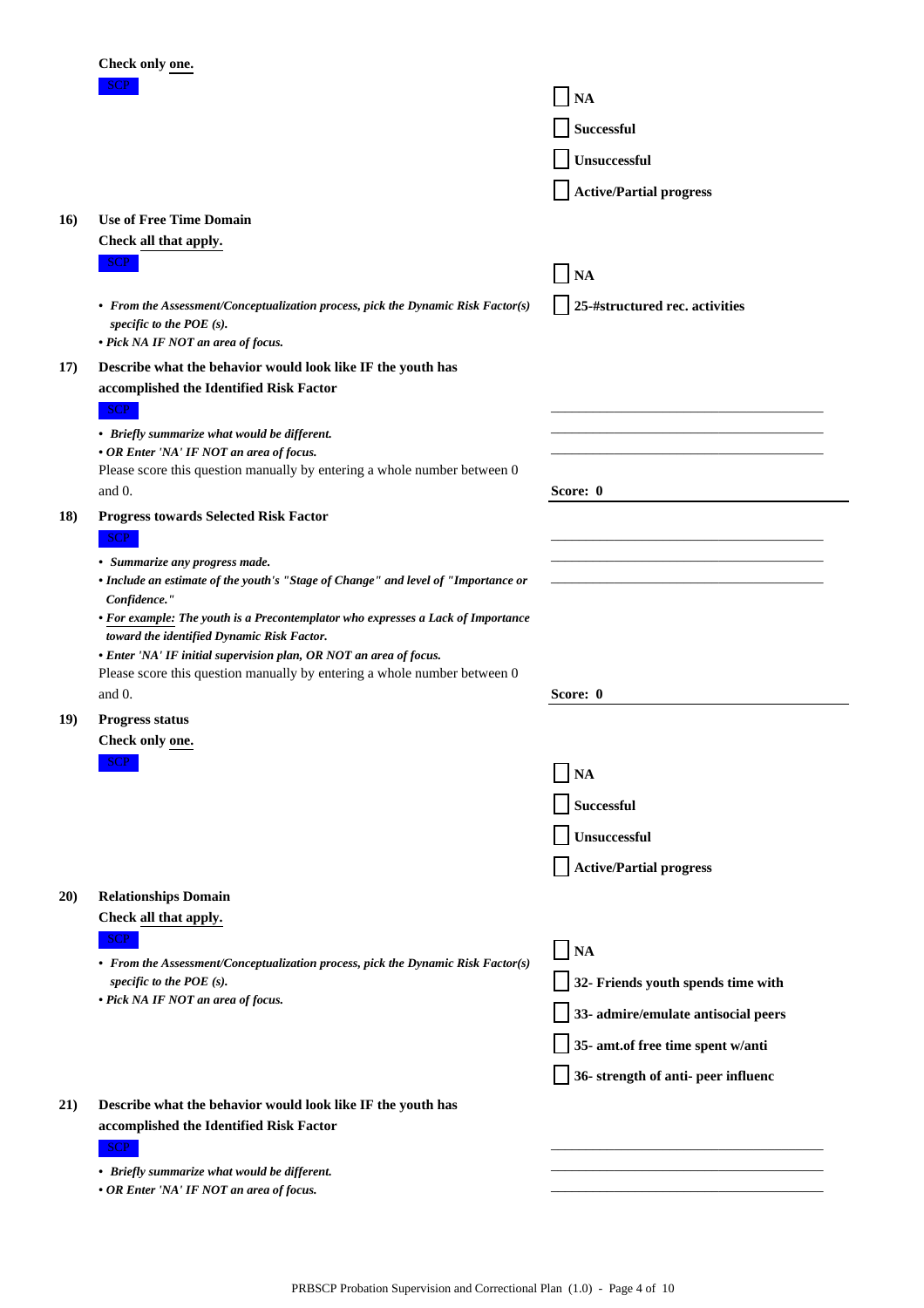| Please score this question manually by entering a whole number between 0 |  |
|--------------------------------------------------------------------------|--|
| and $0$ .                                                                |  |

|     | and 0.                                                                                                               | Score: 0                            |
|-----|----------------------------------------------------------------------------------------------------------------------|-------------------------------------|
| 22) | <b>Progress towards Selected Risk Factor</b>                                                                         |                                     |
|     | SCP                                                                                                                  |                                     |
|     | • Summarize any progress made.<br>• Include an estimate of the youth's "Stage of Change" and level of "Importance or |                                     |
|     | Confidence.                                                                                                          |                                     |
|     | • For example: The youth is a Precontemplator who expresses a Lack of Importance                                     |                                     |
|     | toward the identified Dynamic Risk Factor.<br>• Enter 'NA' IF initial supervision plan, OR NOT an area of focus.     |                                     |
|     | Please score this question manually by entering a whole number between 0                                             |                                     |
|     | and 0.                                                                                                               | Score: 0                            |
| 23) | <b>Progress status</b>                                                                                               |                                     |
|     | Check only one.<br>SCP                                                                                               |                                     |
|     |                                                                                                                      | <b>NA</b>                           |
|     |                                                                                                                      | <b>Successful</b>                   |
|     |                                                                                                                      | Unsuccessful                        |
|     |                                                                                                                      | <b>Active/Partial progress</b>      |
| 24) | <b>Current Living Domain</b>                                                                                         |                                     |
|     | Check all that apply.                                                                                                |                                     |
|     | <b>SCP</b>                                                                                                           | <b>NA</b>                           |
|     | • From the Assessment/Conceptualization process, pick the Dynamic Risk Factor(s)                                     | 42-Parent figure current living     |
|     | specific to the POE $(s)$ .<br>• Pick NA IF NOT an area of focus OR selecting an item from the next list of          | 43-Current family annual income     |
|     | Dynamic Risk Factors from the Current Living Domain.                                                                 | 46-# of parental fig. problems      |
|     |                                                                                                                      | 48-# of non-parent problems         |
|     |                                                                                                                      | 49-# of household/ history jail     |
|     |                                                                                                                      | 50-Level of parent emot. Support    |
|     |                                                                                                                      | 51-#current fam feels close to      |
|     |                                                                                                                      | 52-does fam opp's to participate    |
|     |                                                                                                                      | 53-lvl conflict w/parents and youth |
| 25) | <b>Current Living Domain <continued></continued></b>                                                                 |                                     |
|     | Check all that apply.                                                                                                |                                     |
|     | SCP                                                                                                                  | NA                                  |
|     | • From the Assessment/Conceptualization process, pick the Dynamic Risk Factor(s)                                     | 54-current parental supervision     |
|     | specific to the POE $(s)$ .<br>• Pick NA IF NOT an area of focus OR selecting an item from the prior list of         | 55-compliance w/parent authority    |
|     | Dynamic Risk Factors from the Current Living Domain.                                                                 | 56-appropriate consequences         |
|     |                                                                                                                      | 57-appropriate rewards              |
|     |                                                                                                                      | 58-parent view youth's antisoc beh  |
| 26) | Describe what the behavior would look like IF the youth has                                                          |                                     |
|     | accomplished the Identified Risk Factor<br>SCP                                                                       |                                     |
|     | • Briefly summarize what would be different.                                                                         |                                     |
|     | • OR Enter 'NA' IF NOT an area of focus.                                                                             |                                     |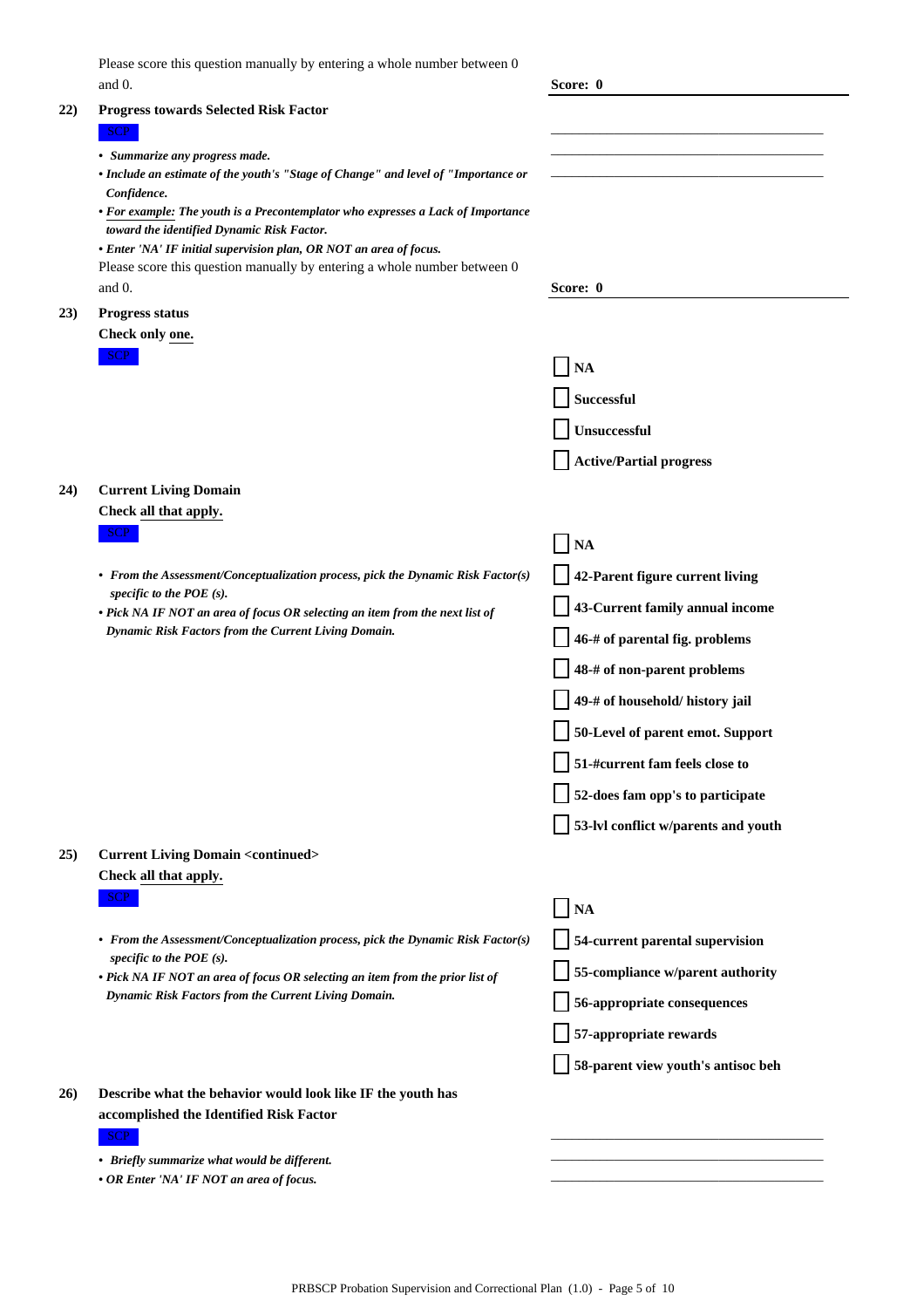| Please score this question manually by entering a whole number between 0 |          |  |
|--------------------------------------------------------------------------|----------|--|
| and $0$ .                                                                | Score: 0 |  |
|                                                                          |          |  |

|             |                                                                                                                                | $_{\text{v}}$ $_{\text{v}}$ $_{\text{v}}$ |
|-------------|--------------------------------------------------------------------------------------------------------------------------------|-------------------------------------------|
| 27)         | <b>Progress towards Selected Risk Factor</b>                                                                                   |                                           |
|             | SCP                                                                                                                            |                                           |
|             | • Summarize any progress made.                                                                                                 |                                           |
|             | • Include an estimate of the youth's "Stage of Change" and level of "Importance or<br>Confidence.                              |                                           |
|             | • For example: The youth is a Precontemplator who expresses a Lack of Importance                                               |                                           |
|             | toward the identified Dynamic Risk Factor.                                                                                     |                                           |
|             | • Enter 'NA' IF initial supervision plan, OR NOT an area of focus.                                                             |                                           |
|             | Please score this question manually by entering a whole number between 0                                                       |                                           |
|             | and $0$ .                                                                                                                      | Score: 0                                  |
| 28)         | Progress status                                                                                                                |                                           |
|             | Check only one.<br>SCP                                                                                                         |                                           |
|             |                                                                                                                                | <b>NA</b>                                 |
|             |                                                                                                                                | <b>Successful</b>                         |
|             |                                                                                                                                | Unsuccessful                              |
|             |                                                                                                                                | <b>Active/Partial progress</b>            |
| 29)         | <b>Alcohol/Drugs Domain</b>                                                                                                    |                                           |
|             | Check all that apply.                                                                                                          |                                           |
|             | SCP                                                                                                                            | <b>NA</b>                                 |
|             | • From the Assessment/Conceptualization process, pick the Dynamic Risk Factor(s)                                               |                                           |
|             | specific to the POE $(s)$ .<br>• Pick NA IF NOT an area of focus.                                                              | 60-youth current alcohol use              |
|             |                                                                                                                                | 61-alc. Main cont. to del behavior        |
|             |                                                                                                                                | 63-youth current drug use                 |
|             |                                                                                                                                | 64- drug main cont. to del beh            |
| <b>30</b> ) | Describe what the behavior would look like IF the youth has                                                                    |                                           |
|             | accomplished the Identified Risk Factor                                                                                        |                                           |
|             | SCP                                                                                                                            |                                           |
|             | • Briefly summarize what would be different.                                                                                   |                                           |
|             | • OR Enter 'NA' IF NOT an area of focus.                                                                                       |                                           |
|             | Please score this question manually by entering a whole number between 0                                                       |                                           |
|             | and 0.                                                                                                                         | Score: 0                                  |
| 31)         | <b>Progress towards Selected Risk Factor</b>                                                                                   |                                           |
|             | SCP                                                                                                                            |                                           |
|             | • Summarize any progress made.<br>• Include an estimate of the youth's "Stage of Change" and level of "Importance or           |                                           |
|             | Confidence.                                                                                                                    |                                           |
|             | • For example: The youth is a Precontemplator who expresses a Lack of Importance<br>toward the identified Dynamic Risk Factor. |                                           |
|             | • Enter 'NA' IF initial supervision plan, OR NOT an area of focus.                                                             |                                           |
|             | Please score this question manually by entering a whole number between 0                                                       |                                           |
|             | and 0.                                                                                                                         | Score: 0                                  |
| 32)         | <b>Progress status</b>                                                                                                         |                                           |
|             | Check only one.                                                                                                                |                                           |
|             | <b>SCP</b>                                                                                                                     | <b>NA</b>                                 |
|             |                                                                                                                                | <b>Successful</b>                         |
|             |                                                                                                                                | Unsuccessful                              |
|             |                                                                                                                                | <b>Active/Partial progress</b>            |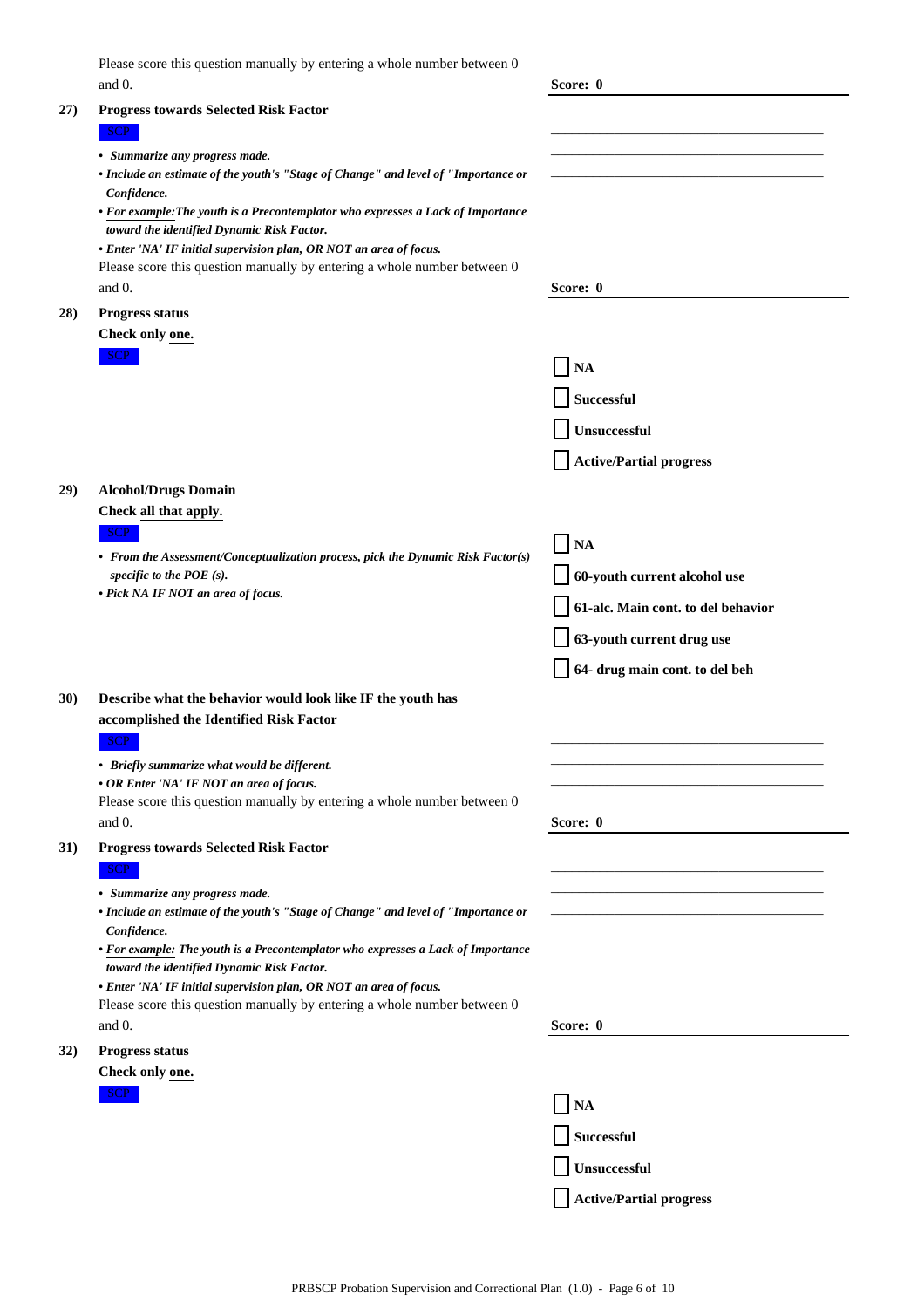#### **33) Mental Health Domain**

| 33) | <b>Mental Health Domain</b>                                                                                          |                                   |
|-----|----------------------------------------------------------------------------------------------------------------------|-----------------------------------|
|     | Check all that apply.                                                                                                |                                   |
|     | SCP<br>• From the Assessment/Conceptualization process, pick the Dynamic Risk Factor(s)                              | <b>NA</b><br>ΙI                   |
|     | specific to the POE $(s)$ .                                                                                          | 69-Currently tx w/meds diagnosis  |
|     | • Pick NA IF NOT an area of focus.                                                                                   | 70-Current ADD/ADHD diagnosis     |
| 34) | Describe what the behavior would look like IF the youth has                                                          |                                   |
|     | accomplished the Identified Risk Factor                                                                              |                                   |
|     | SCP                                                                                                                  |                                   |
|     | • Briefly summarize what would be different.<br>• OR Enter 'NA' IF NOT an area of focus.                             |                                   |
|     | Please score this question manually by entering a whole number between 0                                             |                                   |
|     | and 0.                                                                                                               | Score: 0                          |
| 35) | <b>Progress towards Selected Risk Factor</b>                                                                         |                                   |
|     | SCP                                                                                                                  |                                   |
|     | • Summarize any progress made.<br>• Include an estimate of the youth's "Stage of Change" and level of "Importance or |                                   |
|     | Confidence."                                                                                                         |                                   |
|     | • For example: The youth is a Precontemplator who expresses a Lack of Importance                                     |                                   |
|     | toward the identified Dynamic Risk Factor.<br>• Enter 'NA' IF initial supervision plan, OR NOT an area of focus.     |                                   |
|     | Please score this question manually by entering a whole number between 0                                             |                                   |
|     | and 0.                                                                                                               | Score: 0                          |
| 36) | <b>Progress status</b>                                                                                               |                                   |
|     | Check only one.                                                                                                      |                                   |
|     | SCP                                                                                                                  | NA                                |
|     |                                                                                                                      | <b>Successful</b>                 |
|     |                                                                                                                      | Unsuccessful                      |
|     |                                                                                                                      | <b>Active/Partial progress</b>    |
| 37) | <b>Attitudes/Behaviors Domain</b>                                                                                    |                                   |
|     | Check all that apply.                                                                                                |                                   |
|     | <b>SCP</b><br>• From the Assessment/Conceptualization process, pick the Dynamic Risk Factor(s)                       | NA                                |
|     | specific to the POE $(s)$ .                                                                                          | 75-sense of responsibility        |
|     | • Pick NA IF NOT an area of focus.                                                                                   | 76-youth's empathy for victims    |
|     |                                                                                                                      | 77-interpretation,non-confront    |
|     |                                                                                                                      | 78-view of prosocial rules        |
|     |                                                                                                                      | 79-respect authority figures      |
|     |                                                                                                                      | 80-tolerance for frustration      |
|     |                                                                                                                      | 81-belief use verbal aggression   |
|     |                                                                                                                      | 82-belief use physical aggression |
|     |                                                                                                                      | 83-belief control behavior        |
|     |                                                                                                                      | 84-belief things in life matter   |

**38) Describe what the behavior would look like IF the youth has accomplished the Identified Risk Factor**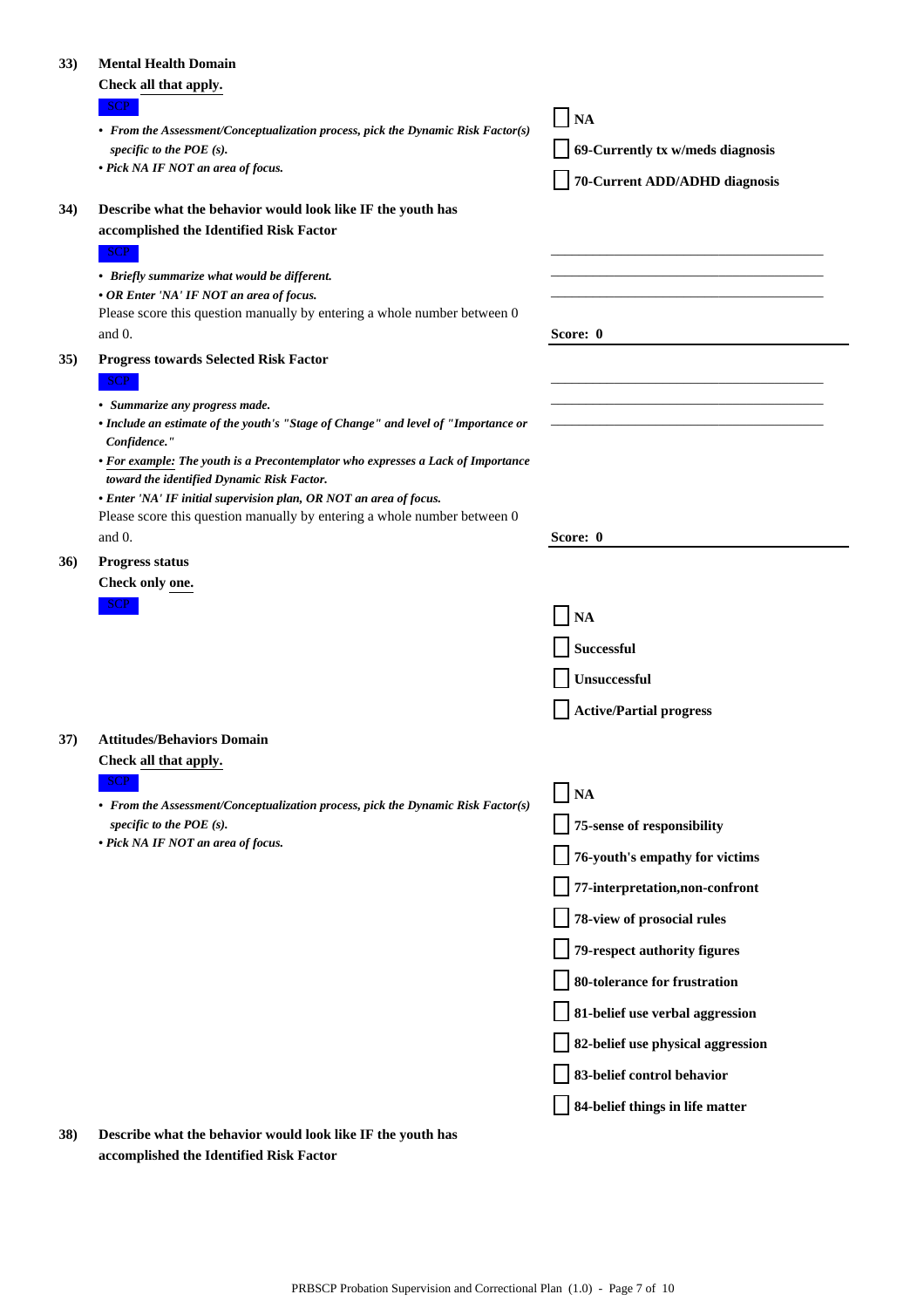|     | <b>SCP</b>                                                                                                                                     |                                   |
|-----|------------------------------------------------------------------------------------------------------------------------------------------------|-----------------------------------|
|     | • Briefly summarize what would be different.                                                                                                   |                                   |
|     | • OR Enter 'NA' IF NOT an area of focus.                                                                                                       |                                   |
|     | Please score this question manually by entering a whole number between 0                                                                       |                                   |
|     | and $0$ .                                                                                                                                      | Score: 0                          |
| 39) | <b>Progress towards Selected Risk Factor</b>                                                                                                   |                                   |
|     | <b>SCP</b>                                                                                                                                     |                                   |
|     | • Summarize any progress made.                                                                                                                 |                                   |
|     | • Include an estimate of the youth's "Stage of Change" and level of "Importance or<br>Confidence."                                             |                                   |
|     | • For example: The youth is a Precontemplator who expresses a Lack of Importance                                                               |                                   |
|     | toward the identified Dynamic Risk Factor.                                                                                                     |                                   |
|     | • Enter 'NA' IF initial supervision plan, OR NOT an area of focus.<br>Please score this question manually by entering a whole number between 0 |                                   |
|     | and $0$ .                                                                                                                                      | Score: 0                          |
| 40) | <b>Progress status</b>                                                                                                                         |                                   |
|     | Check only one.                                                                                                                                |                                   |
|     | <b>SCP</b>                                                                                                                                     |                                   |
|     |                                                                                                                                                | <b>NA</b>                         |
|     |                                                                                                                                                | <b>Successful</b>                 |
|     |                                                                                                                                                | Unsuccessful                      |
|     |                                                                                                                                                | <b>Active/Partial progress</b>    |
| 41) | <b>Skills Domain</b>                                                                                                                           |                                   |
|     | Check all that apply.                                                                                                                          |                                   |
|     | <b>SCP</b>                                                                                                                                     | <b>NA</b>                         |
|     | • From the Assessment/Conceptualization process, pick the Dynamic Risk Factor(s)<br>specific to the POE $(s)$ .                                | 85-express needs/feelings         |
|     | • Pick NA IF NOT an area of focus.                                                                                                             | 86- Consequential thinking        |
|     |                                                                                                                                                | 87-Critical thinking/social pers. |
|     |                                                                                                                                                | <b>88-Problem solving</b>         |
|     |                                                                                                                                                | 89-External self monitoring       |
|     |                                                                                                                                                | 90-Internal self monitoring       |
|     |                                                                                                                                                | 91-Prosocial goal setting         |
| 42) | Describe what the behavior would look like IF the youth has                                                                                    |                                   |
|     | accomplished the Identified Risk Factor                                                                                                        |                                   |
|     | SCP                                                                                                                                            |                                   |
|     | • Briefly summarize what would be different.                                                                                                   |                                   |
|     | • OR Enter 'NA' IF NOT an area of focus.<br>Please score this question manually by entering a whole number between 0                           |                                   |
|     | and $0$ .                                                                                                                                      | Score: 0                          |
| 43) | <b>Progress towards Selected Risk Factor</b>                                                                                                   |                                   |
|     | <b>SCP</b>                                                                                                                                     |                                   |
|     | • Summarize any progress made.                                                                                                                 |                                   |
|     | • Include an estimate of the youth's "Stage of Change" and level of "Importance or                                                             |                                   |
|     | Confidence."                                                                                                                                   |                                   |
|     | • For example: The youth is a Precontemplator who expresses a Lack of Importance<br>toward the identified Dynamic Risk Factor.                 |                                   |
|     | • Enter 'NA' IF initial supervision plan, OR NOT an area of focus.                                                                             |                                   |
|     | Please score this question manually by entering a whole number between 0                                                                       |                                   |
|     | and $0$ .                                                                                                                                      | Score: 0                          |
| 44) | <b>Progress status</b>                                                                                                                         |                                   |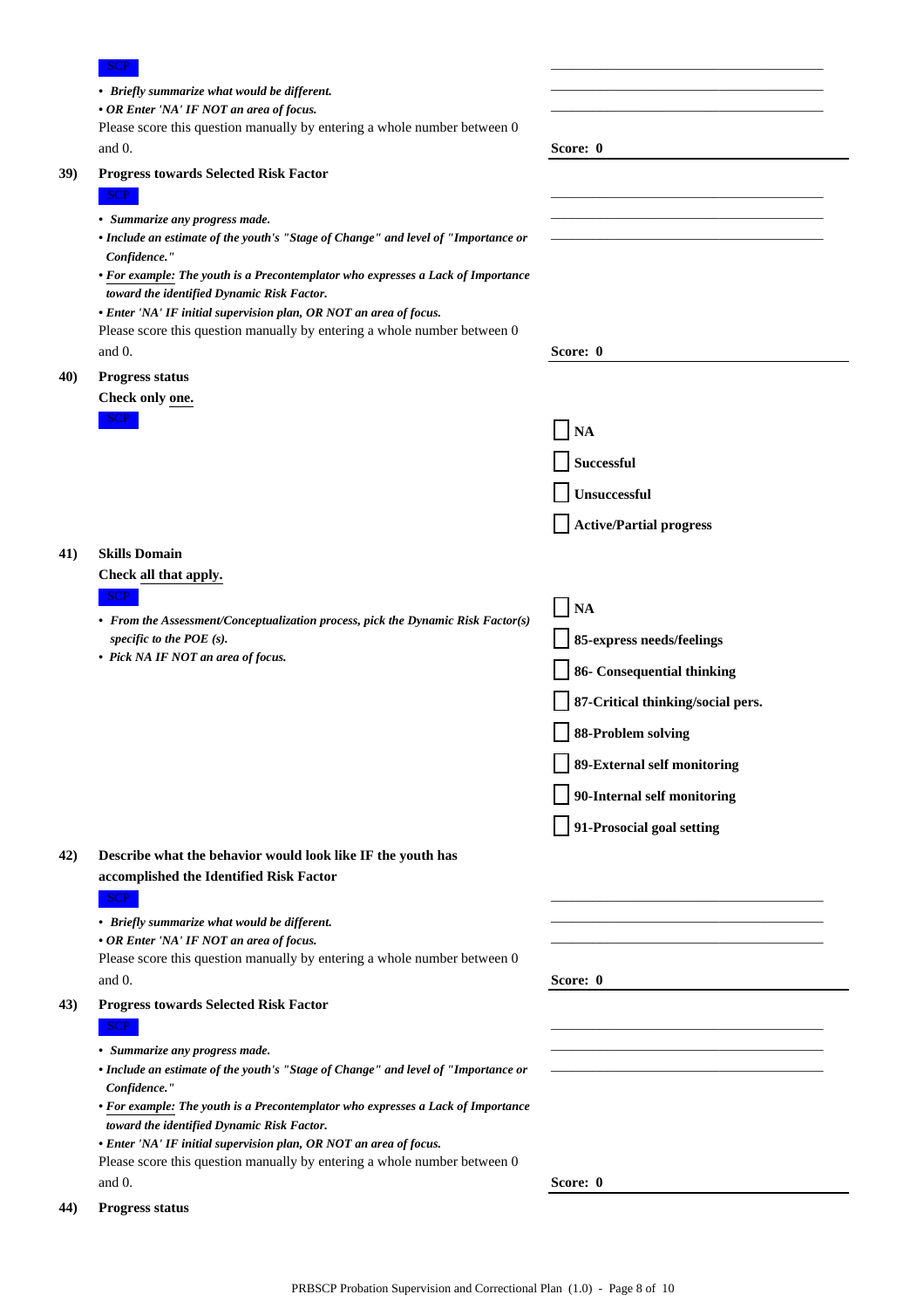|                                                                                                                                             | Check only one.                                                                                                                                             |                                |  |  |
|---------------------------------------------------------------------------------------------------------------------------------------------|-------------------------------------------------------------------------------------------------------------------------------------------------------------|--------------------------------|--|--|
|                                                                                                                                             | SCP                                                                                                                                                         | <b>NA</b>                      |  |  |
|                                                                                                                                             |                                                                                                                                                             | Successful                     |  |  |
|                                                                                                                                             |                                                                                                                                                             | Unsuccessful                   |  |  |
|                                                                                                                                             |                                                                                                                                                             | <b>Active/Partial progress</b> |  |  |
| 45)                                                                                                                                         | "Other" area of focus                                                                                                                                       |                                |  |  |
|                                                                                                                                             | SCP                                                                                                                                                         |                                |  |  |
|                                                                                                                                             | • IF Selecting an "Other" area of focus, [1] Specify a Dynamic Risk Factor or [2]<br>Create own.                                                            |                                |  |  |
|                                                                                                                                             | • Enter 'NA' IF NOT an area of focus.                                                                                                                       |                                |  |  |
|                                                                                                                                             | Please score this question manually by entering a whole number between 0<br>and $0$ .                                                                       | Score: 0                       |  |  |
| 46)                                                                                                                                         | Describe what the behavior would look like IF the youth has                                                                                                 |                                |  |  |
|                                                                                                                                             | accomplished the "other" Identified Risk Factor                                                                                                             |                                |  |  |
|                                                                                                                                             | SCP                                                                                                                                                         |                                |  |  |
|                                                                                                                                             | • Briefly summarize what would be different.                                                                                                                |                                |  |  |
|                                                                                                                                             | • OR Enter 'NA' IF NOT an area of focus.<br>Please score this question manually by entering a whole number between 0                                        |                                |  |  |
|                                                                                                                                             | and $0$ .                                                                                                                                                   | Score: 0                       |  |  |
| 47)                                                                                                                                         | Progress towards "Other" identified Risk Factor                                                                                                             |                                |  |  |
|                                                                                                                                             | SCP                                                                                                                                                         |                                |  |  |
|                                                                                                                                             | • Summarize any progress made.                                                                                                                              |                                |  |  |
|                                                                                                                                             | • Include an estimate of the youth's "Stage of Change" and level of "Importance or<br>Confidence.                                                           |                                |  |  |
|                                                                                                                                             | • For example: The youth is a Precontemplator who expresses a Lack of Importance                                                                            |                                |  |  |
|                                                                                                                                             | toward the identified Dynamic Risk Factor.<br>• Enter 'NA' IF initial supervision plan, OR NOT an area of focus.                                            |                                |  |  |
|                                                                                                                                             | Please score this question manually by entering a whole number between 0                                                                                    |                                |  |  |
|                                                                                                                                             | and 0.                                                                                                                                                      | Score: 0                       |  |  |
| 48)                                                                                                                                         | Progress status                                                                                                                                             |                                |  |  |
|                                                                                                                                             | Check only one.                                                                                                                                             |                                |  |  |
|                                                                                                                                             | <b>SCP</b>                                                                                                                                                  | NA                             |  |  |
|                                                                                                                                             |                                                                                                                                                             | Successful                     |  |  |
|                                                                                                                                             |                                                                                                                                                             | Unsuccessful                   |  |  |
|                                                                                                                                             |                                                                                                                                                             | <b>Active/Partial progress</b> |  |  |
|                                                                                                                                             | <b>PRBSCP - 04 Strengths, Weaknesses, and Motivation Itd</b>                                                                                                |                                |  |  |
|                                                                                                                                             |                                                                                                                                                             |                                |  |  |
| The information entered in this section of questions will help to develop the Supervision/Correctional Case Plan. Pull information from the |                                                                                                                                                             |                                |  |  |
|                                                                                                                                             | Assessment/Conceptualization process that identified what will motivate the youth towards behavior change (protective factors and incentives). Consider the |                                |  |  |

|     | concept of Community Protection, from the BARJ model.                          |          |
|-----|--------------------------------------------------------------------------------|----------|
| 49) | Identify the youth's rewards/incentives                                        |          |
|     | DR.<br><b>SCP</b><br><b>CR</b>                                                 |          |
|     | • Identify Rewards/Incentives are things that are meaningful to the youth (not |          |
|     | Domain specific).                                                              |          |
|     | • Enter 'NA' IF not completing a supervision plan.                             |          |
|     | Please score this question manually by entering a whole number between 0       |          |
|     | and $0$ .                                                                      | Score: 0 |
| 50) | <b>Identify the youth's protective factors</b>                                 |          |